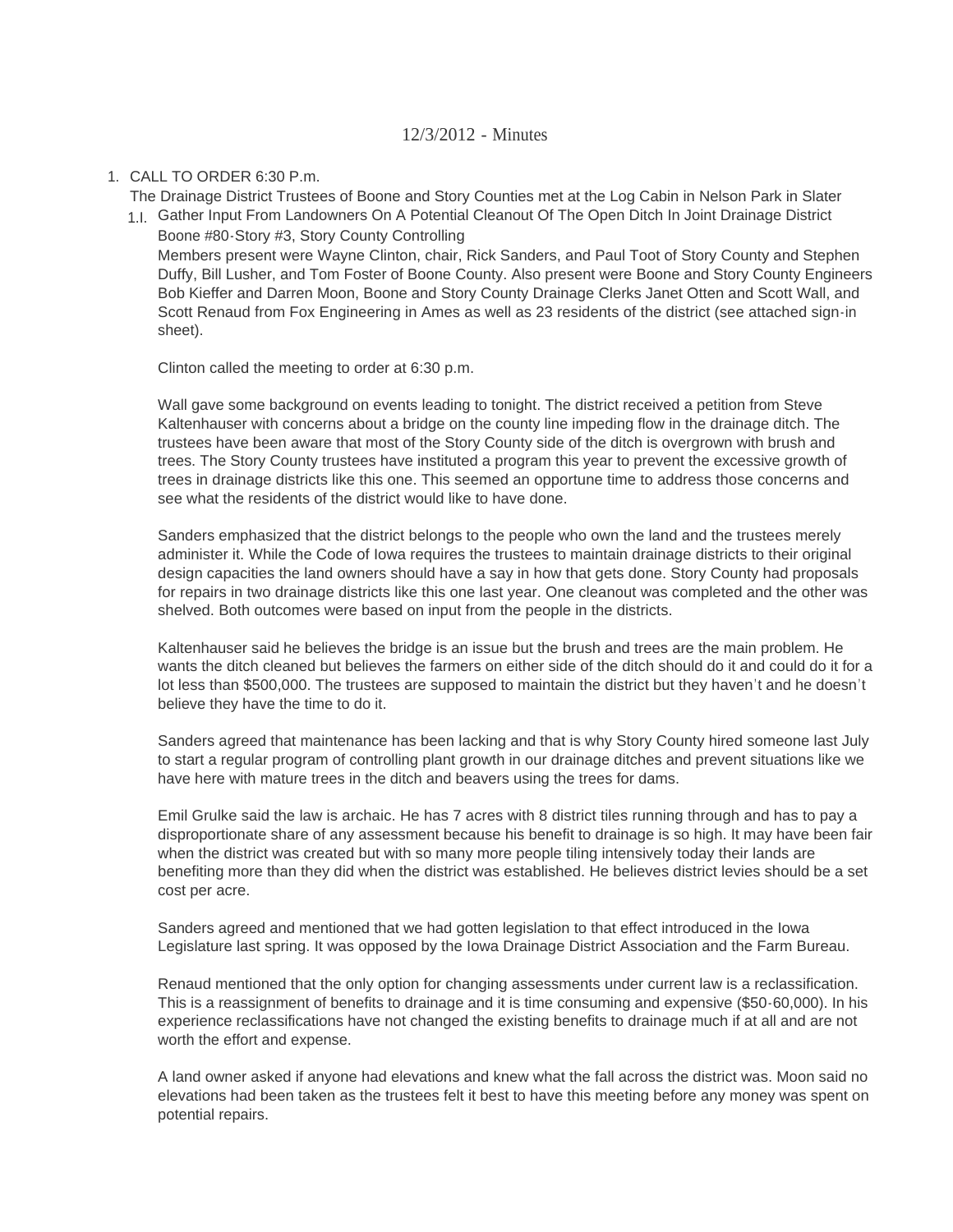Renaud said he was involved with the last cleanout in the district in 1995. At that time corn prices were around \$1.35/bushel and it was decided to do the minimum possible work to keep the cost down. The Boone County side was in the worst shape so it was completely cleaned. Renaud walked the ditch this afternoon and the Boone County side is in good shape. There is some siltation but nothing excessive. The Story County side needs a lot of work, predominately tree removal, but there are also siltation problems and the ditch is beginning to meander in places. Some people want to keep the trees and they do not all have to be removed. The trees in the ditch are the big problem. Renaud can work with individual owners to keep any trees that are outside the ditch and do not block construction equipment from having access to the ditch.

Grulke reiterated that he would like to see a change in how costs are assessed. Renaud said the problem is only about a third of the counties in Iowa have drainage districts and perhaps half of them are satisfied with the system as it stands. That doesn't leave very many people to lobby the state legislature for change.

Kaltenhauser asked Renaud about the culvert on the county line. Renaud said there is 3-4' of silt there now but he thinks the big problem is downstream. Clean out the Story County side of the ditch and the improved flow will clear out a lot of the silt.

Sanders asked about time frames. How soon could a cleanout be accomplished? Renaud said if there was a decision to proceed tonight he could have a preliminary engineering report by late January. The project could be put out for bid in February and work could be started in the spring but it is unlikely to be finished prior to planting and would have to be completed next fall. He does not want to have work being done during the growing season as the district would then have to pay for crop damages.

Renaud said a project of this type is more of a historical reconstruction than an engineering project. Silt removal is determined by probing to find the original ditch bottom and by referencing original district plans. Typically no surveying is done as that is an additional, and unnecessary, cost.

Toot said what the trustees need now is input from the land owners. Someone asked what a \$500,000 project was going to cost them. The meeting was recessed briefly so Otten and Wall could show everyone their share of such a project.

After the recess Renaud addressed some questions he had been asked. Can the district just take the trees and not reshape the ditch? Yes, this would probably run about \$150,000. When trees are cut the stumps are left in place and killed chemically. This is because pulling the stumps tends to destroy the ditch banks. Land owners could cut the trees themselves but should avoid trying to remove silt as that requires specialized equipment and the county engineer would want to oversee it. Contractors have the necessary machinery and they are insured and bonded. Renaud cautioned the land owners not to underestimate the difficulty of cutting trees on the one-to-one slope in the ditch.

Grulke asked about federal laws on improving waterways. Renaud said this project would be a repair back to original specifications and is exempt from federal regulations. It the district wanted to increase capacity over the original design the project becomes an improvement and the state and federal government become heavily involved. An improvement will be significantly more expensive and will take a lot longer to be completed.

Clinton said he's been on the board 12 years now and 4 years ago was the first time he'd seen a request for a major drainage district repair. This is the 3rd potential project this board has seen in the last 2 years. The current Story County board has chosen to take a more proactive approach to drainage district maintenance, particularly with regards to open ditches.

Kaltenhauser said he believes the trees need to come down in at least part of the ditch. He doesn't know if the silt is that big an issue across the district and is not comfortable with a half million dollar project. In addition to blocking the flow the trees are giving the beavers material to build dams. There was a dam removed last year and the beavers were rebuilding it within a week.

Wall said the \$500,000 project in the letter sent out announcing this meeting was his figure. It was based on Story County's having done a \$400,000 cleanout on 3.5 miles of open ditch and having a \$780,000